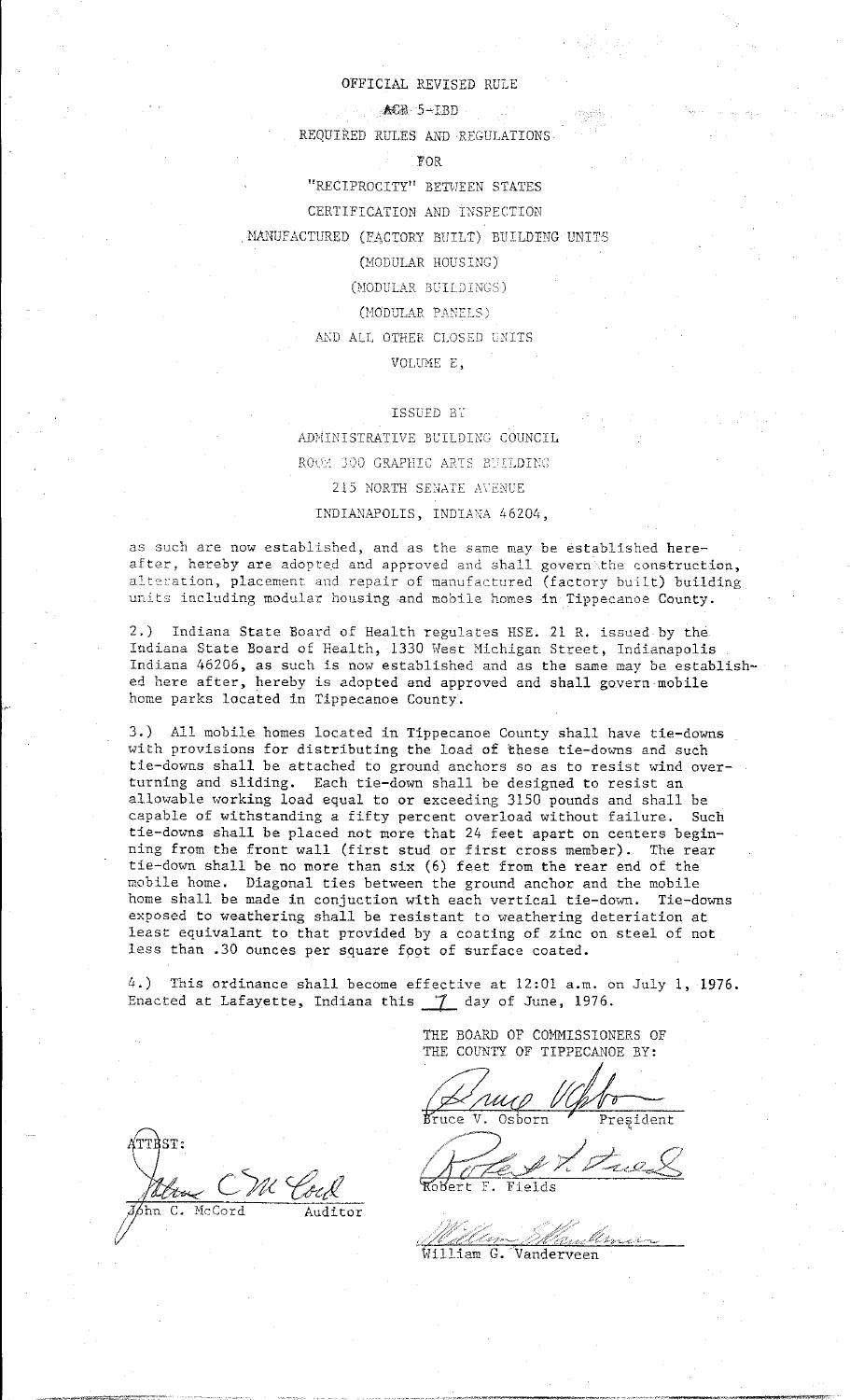ORDINANCE NO.  $76-\sqrt{3}$ 

 $\frac{1}{2} \left( \frac{1}{2} \left( \mathbf{a}^{\dagger} \right) \right)$  .

BE IT ENACTED BY THE BOARD OF COMMISSIONERS OF THE COUNTY OF TIPPECANOE, STATE OF INDIANA, that:

> REVISED OFFICIAL RULE  $\wedge$ ACB 1-13D STANDARD, RULES AND REGULATIONS FOR

APPLICATION, CERTIFICATION, AND INSPECTION MANUFACTURED (FACTORY BUILT) BUILDING UNITS MOBILE HOMES AND MOBILE HOME COMPONENTS VOLUME A.

## OFFICIAL NEW RULE

## $ACB$  2-IBD

REQUIRED RULES AND REGULATIONS

FOR

"RECIPROCITY" BETWEEN STATES

FOR CERTIFICATION AND INSPECTION

MANUFACTURED (FACTORY BUILT) BUILDING UNITS

MOBILE HOMES

## AND/OR

MOBILE HOME COMPONENTS VOLUME B.

REVISED OFFICIAL RULE ACB 3-IBD RULES AND REGULATIONS

# FOR

INSPECTION AND CERTIFICATION MANUFACTURED (FACTORY BUILT) BUILDING UNITS MOBILE HOME DEALERS

VOLUME C,

## ACB 4-IBD

STANDARD, RULES AND REGULATIONS

# FOR

APPLICATION, CERTIFICATION AND INSPECTION MANUFACTURED (FACTORY BUILT) BUILDING UNITS (MODULAR HOUSING) (MODULAR BUILDINGS) (MODULAR PANELS) AND ALL OTHER CLOSED UNITS VOLUME D, and